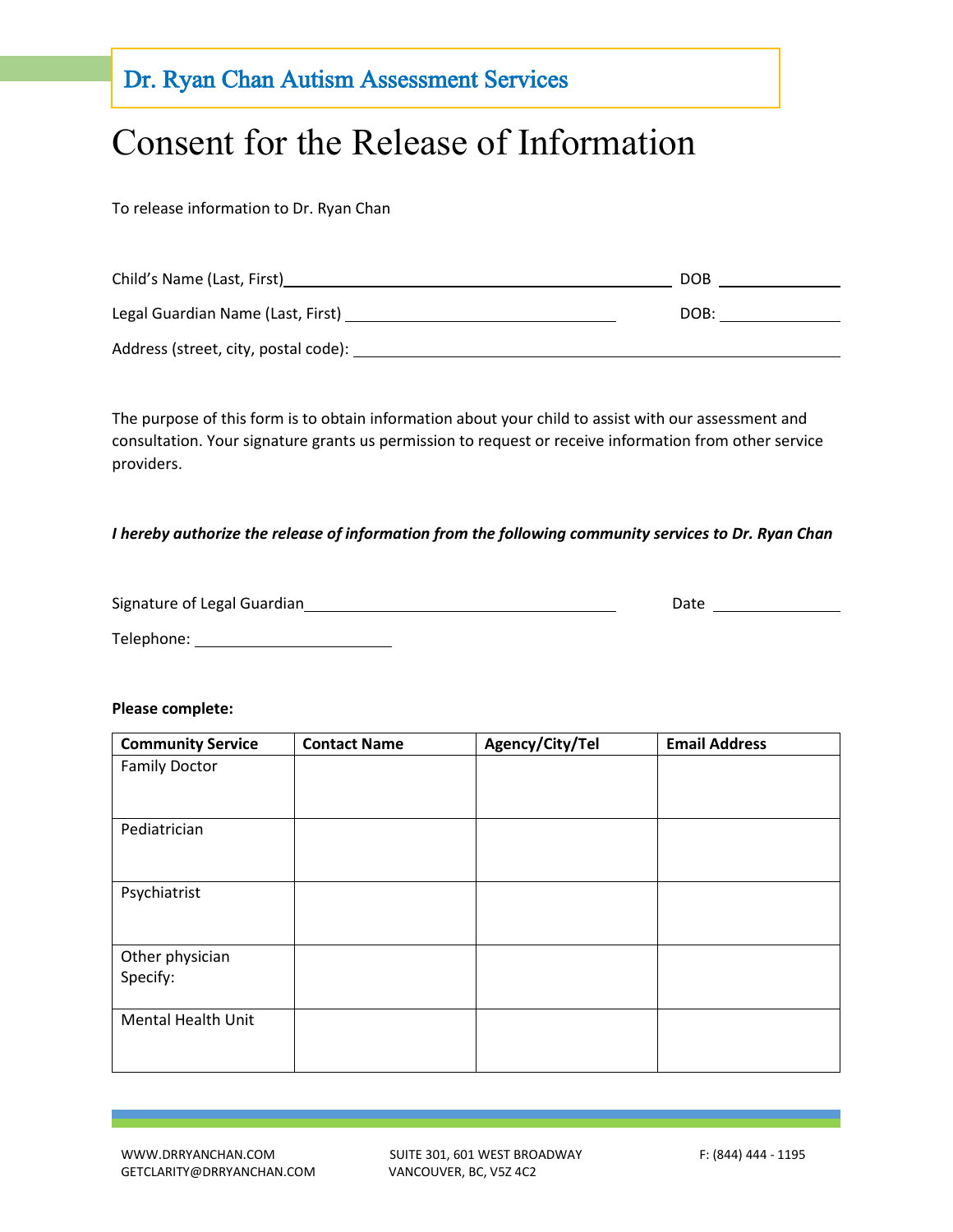## Consent for the Release of Information

| <b>Community Service</b>           | <b>Contact Name</b> | Agency/City/Tel | <b>Email Address</b> |
|------------------------------------|---------------------|-----------------|----------------------|
| <b>Foster Parent</b>               |                     |                 |                      |
| Infant Development                 |                     |                 |                      |
| Speech and Language<br>Pathologist |                     |                 |                      |
| <b>Occupational Therapist</b>      |                     |                 |                      |
| Psychologist                       |                     |                 |                      |
| <b>Behavioral Consultant</b>       |                     |                 |                      |
| Teacher                            |                     |                 |                      |
| <b>Other Teacher</b>               |                     |                 |                      |
| School<br>Specify:                 |                     |                 |                      |
| Preschool                          |                     |                 |                      |
| Day Care                           |                     |                 |                      |
| Supported Child<br>Development     |                     |                 |                      |

Initials